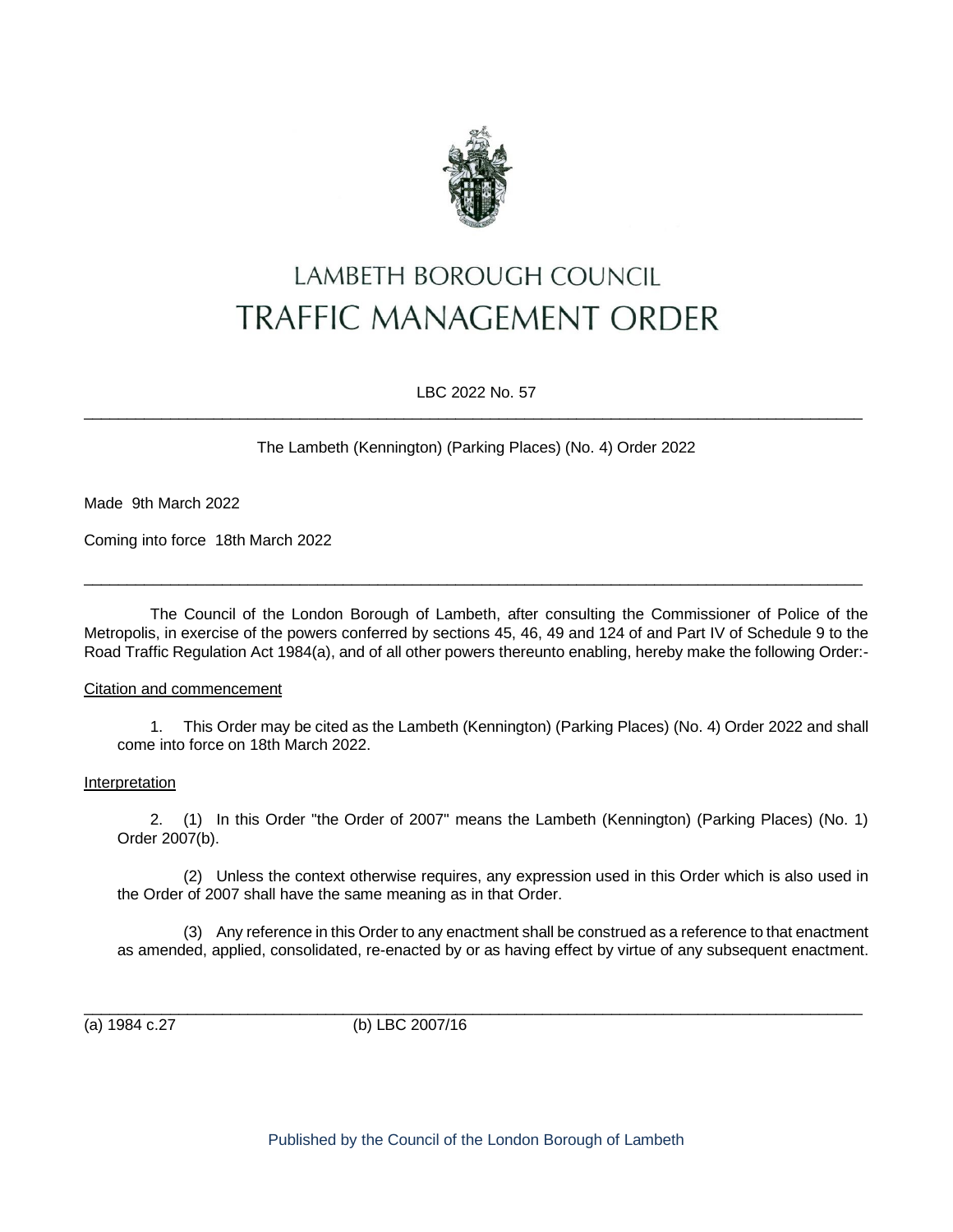## Revocation of designation of parking place

3. Without prejudice to the validity of anything done or to any liability incurred in respect of any act or omission before the coming into force of this Order, the designation by the Order of 2007 of the parking place numbered 13 therein is hereby revoked.

# Designation of parking place and application of the Order of 2007 thereto

4. (1) The area on a highway comprising the length of carriageway of a street specified in column 2 of the Schedule to this Order and bounded on one side of that length by the edge of the carriageway and on the other sides by a white line marking is designated as a parking place.

(2) The reference in this Article to a white line marking shall be construed as a reference to the white line marking (either broken or continuous) provided for in Schedule 7 to the Traffic Signs Regulations and General Directions 2016(a) or, if applicable, authorised by the Secretary of State by virtue of section 64 of the Road Traffic Regulation Act 1984.

(3) The provisions of the Order of 2007 (other than Articles 3, 16 and 40) shall apply to the area designated as a parking place by this Order as if in those provisions any reference to a parking place included a reference to the area designated as a parking place by this Order, and as if any reference to Schedule 1A to the Order of 2007 included a reference to the Schedule to this Order.

# Placing of traffic signs, etc.

- 5. The Council shall:-
	- (a) place and maintain traffic signs indicating the limits of the parking place referred to in the Schedule to this Order;
	- (b) place and maintain in or in the vicinity of the parking place referred to in Schedule 1 or Schedule 2 to this Order traffic signs indicating that such parking place may be used during the permitted hours for the leaving only of the vehicles specified in Article 4(6) of the Order of 2007; and
	- (c) carry out such other work as is reasonably required for the purposes of the satisfactory operation of the parking place referred to in the Schedule to this Order.

Dated this ninth day of March 2022.

Ben Stevens Highway Network Manager  $\_$  ,  $\_$  ,  $\_$  ,  $\_$  ,  $\_$  ,  $\_$  ,  $\_$  ,  $\_$  ,  $\_$  ,  $\_$  ,  $\_$  ,  $\_$  ,  $\_$  ,  $\_$  ,  $\_$  ,  $\_$  ,  $\_$  ,  $\_$  ,  $\_$  ,  $\_$  ,  $\_$  ,  $\_$  ,  $\_$  ,  $\_$  ,  $\_$  ,  $\_$  ,  $\_$  ,  $\_$  ,  $\_$  ,  $\_$  ,  $\_$  ,  $\_$  ,  $\_$  ,  $\_$  ,  $\_$  ,  $\_$  ,  $\_$  ,

(a) S.I. 2016/362